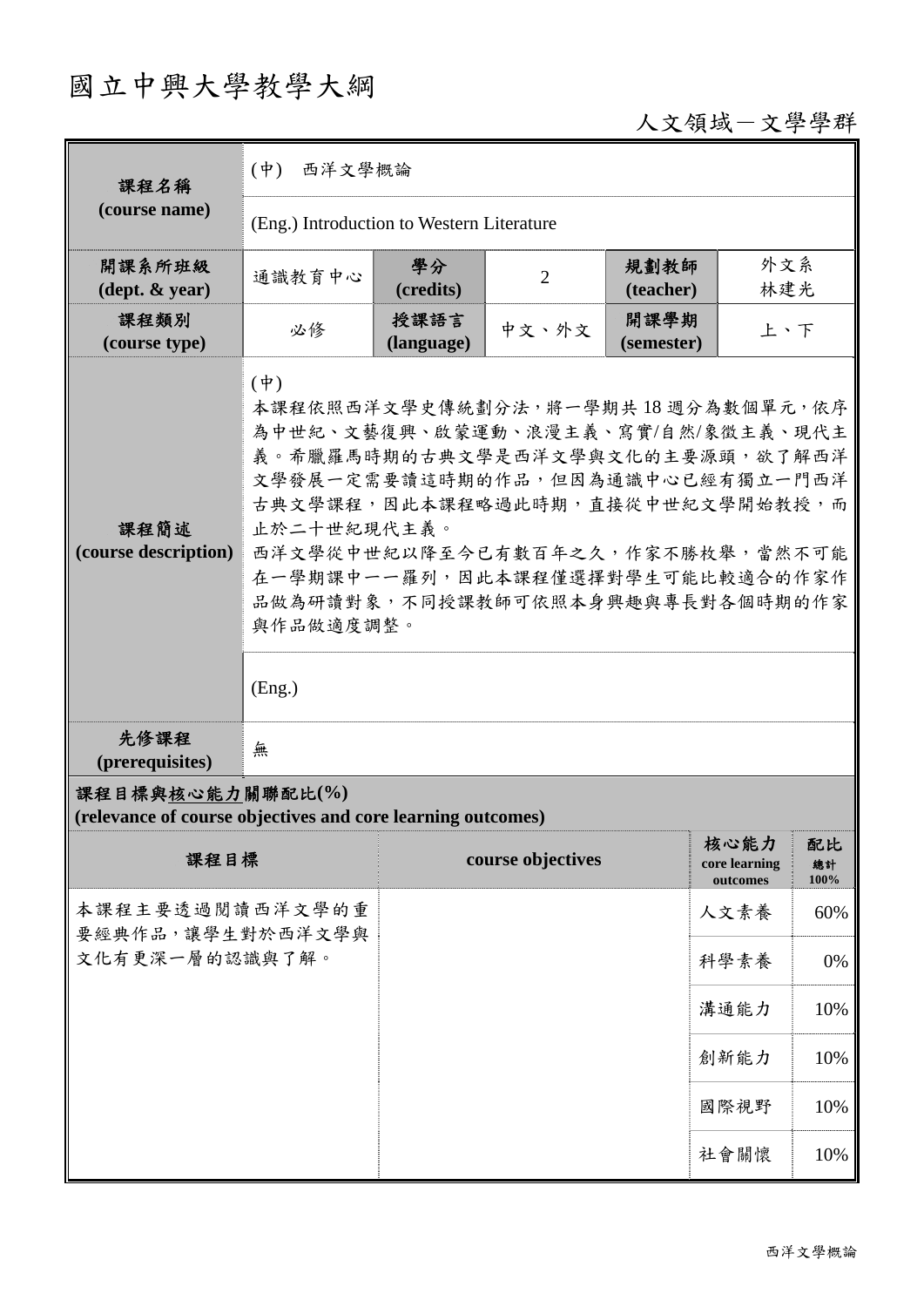#### 課程目標之教學方法與評量方法

**(teaching and assessment methods for course objectives)** 

| 教學方法 (teaching methods) | 學習評量方式 (evaluation)                            |
|-------------------------|------------------------------------------------|
| 講授<br>討論/報告             | 期中考 25%、期末考 25%、<br>作業10%、口頭報告20%、<br>課堂參與 20% |

## 授課內容(單元名稱與內容、習作**/**考試進度、備註)

**(course content and homework/tests schedule)** 

| 週次             | 授<br>課<br>大<br>綱                                       |
|----------------|--------------------------------------------------------|
| 1              | 課程簡介                                                   |
| $\overline{2}$ | 中世紀(1)<br>Dante, Divine Comedy                         |
| 3              | 中世紀 (2)<br>Sir Gawain and the Green Knight             |
| $\overline{4}$ | 中世紀(3)<br>Chaucer, The Canterbury Tales                |
| 5              | 文藝復興(1)<br>De Cervantes, Don Quixote                   |
| 6              | 文藝復興<br>(2) William Shakespeare, <i>Hamlet</i>         |
| 7              | 文藝復興 (3)<br>John Milton, Paradise Lost                 |
| 8              | 啟蒙時期<br>Jonathan Swift, Gulliver's Travels             |
| 9              | 期中考                                                    |
| 10             | 浪漫主義 (1)<br>Von Goethe, Faust                          |
| 11             | 浪漫主義 (2) William Wordsworth or Samuel Coleridge, poems |
| 12             | 浪漫主義 (3)<br>Walt Whitman, poems                        |
| 13             | 寫實/自然/象徵主義 (1) Flaubert, Madame Bovary                 |
| 14             | 寫實/自然/象徵主義(2)                                          |
| 15             | 現代主義 (1) Proust, Remembrance of Things Past            |
| 16             | 現代主義 (2)<br>James Joyce, short stories                 |
| 17             | 現代主義 (3) Kafka, The Metamorphosis                      |
| 18             | 期末考                                                    |

### 教科書**&**參考書目(書名、作者、書局、代理商、說明) **(textbook & other references)**

本課程將自行編撰教材與相關資料,無指定教科書。